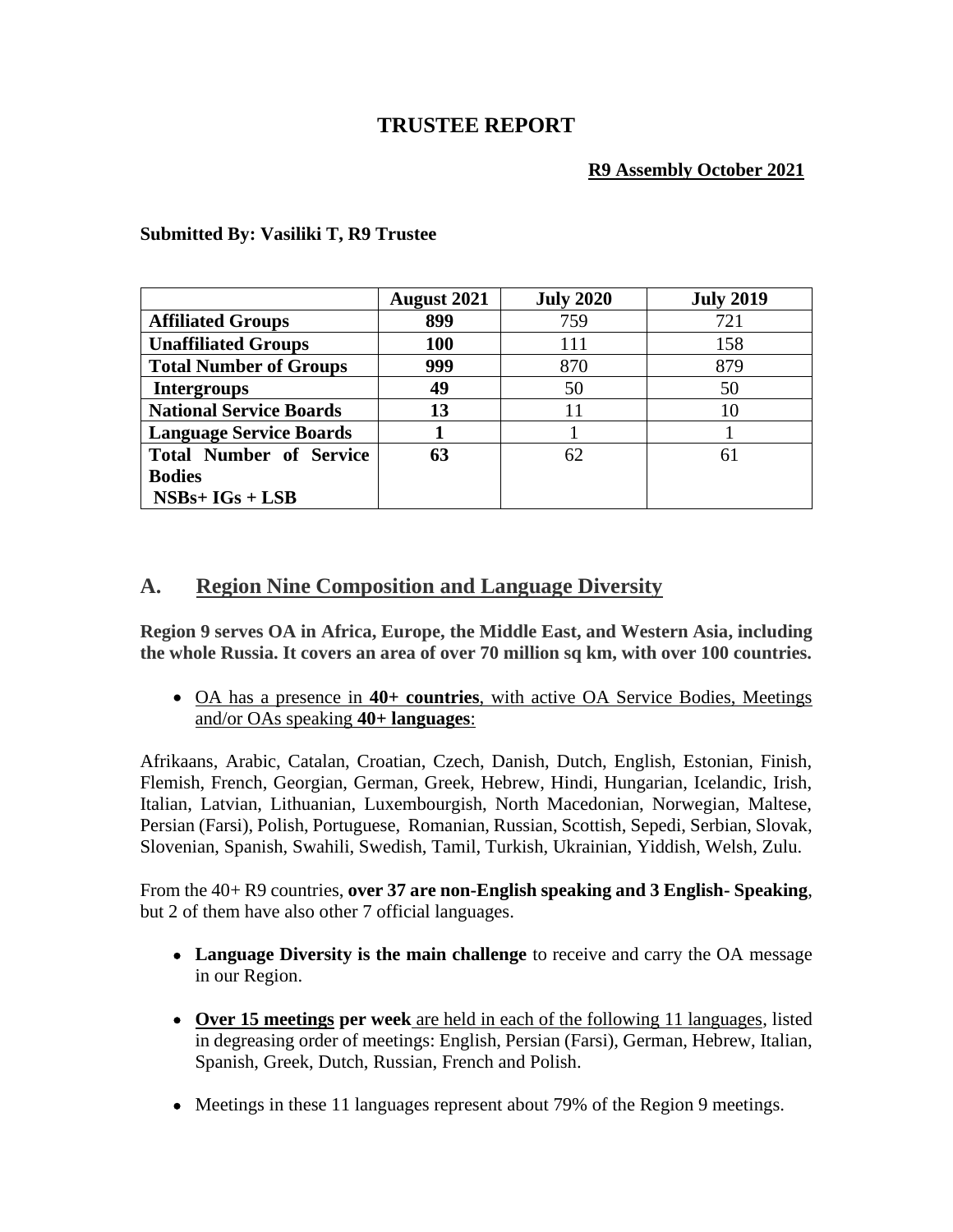- **Affiliation with a NSB or IG speaking a local language, and participation in an international LSB** have been of vital importance for meetings and individual growth in this 11 languages, through translations, connections with others and representation at all the service levels**:** In 7 countries, meetings are served by NSBs and IGs. In 6 countries, meetings are served by NSBs. In 9 countries, meetings are served only by IGs. In 4 of these countries, participate also in LSBs.
- **In total, 899 affiliated meetings** (90% of the total meetings), **are served by 63 Service Bodies in 23 R9 countries**: Austria, Belgium, Denmark, Finland, France, Germany, Greece, Hungary, Iceland,

Ireland, Iran, Israel, Italy, Latvia, Netherlands, Poland, Russia, South Africa, Spain, Sweden, Switzerland, UK.

• Over 80% of the R9 meetings are served by 13 NSBs and 1 LSB. **Three new NSBs,** Iranian**,** Latvian and Russian, were formed last two years. They developed immediately impressive translation projects, some with international funds. They brought in the WSBC and international committees, the Experience, Strength and Hope from over 140 meetings, and carried back OAs' ESH to tend the hand to struggling compulsive eaters in a population of over 229.931.590.

**R9 encourages meetings to form an NSB in each country and an LSBs for each common language** in more than one area, regardless of proximity. These service boards translate, publish and distribute the OA literature and materials.

• Sometimes Service Bodies serve over one country: e.g. German LSB serves OA in Austria, Germany, and Switzerland. Spain's NSB collaborates with service bodies in R2 and R8 through the Spanish LSB, Flemish speaking meetings in Belgium find translated literature from the Dutch IG, French NSB collaborates with meetings in Belgium and Switzerland, the Russian literature committee collaborates with volunteers in Belarus, Lithuania and other former Soviet Union countries, Greek NSB facilitates OAs in Cyprus etc.

#### • **In total, 100 meetings remain unaffiliated.**

### **Over 24 R9 countries, without any NSB or IG**, have each 1-5 unaffiliated meetings**:**

Bahrain, Bosnia Herzegovina, Croatia, Czech, Egypt, Estonia, Gibraltar, India, Jordan, Kenya, Lebanon, Lithuania, Luxembourg, Namibia, Nigeria, Oman, Portugal, Qatar, Romania, Serbia, Slovakia, Slovenia, UAE, Zimbabwe.

**Challenge**: Share with meetings in these countries, sometimes registered on the virtual meetings list, the **benefits of affiliation and representation** on all levels of the OA service structure**.** Facilitate the flow of information. Support them to connect through an NSB or other service body.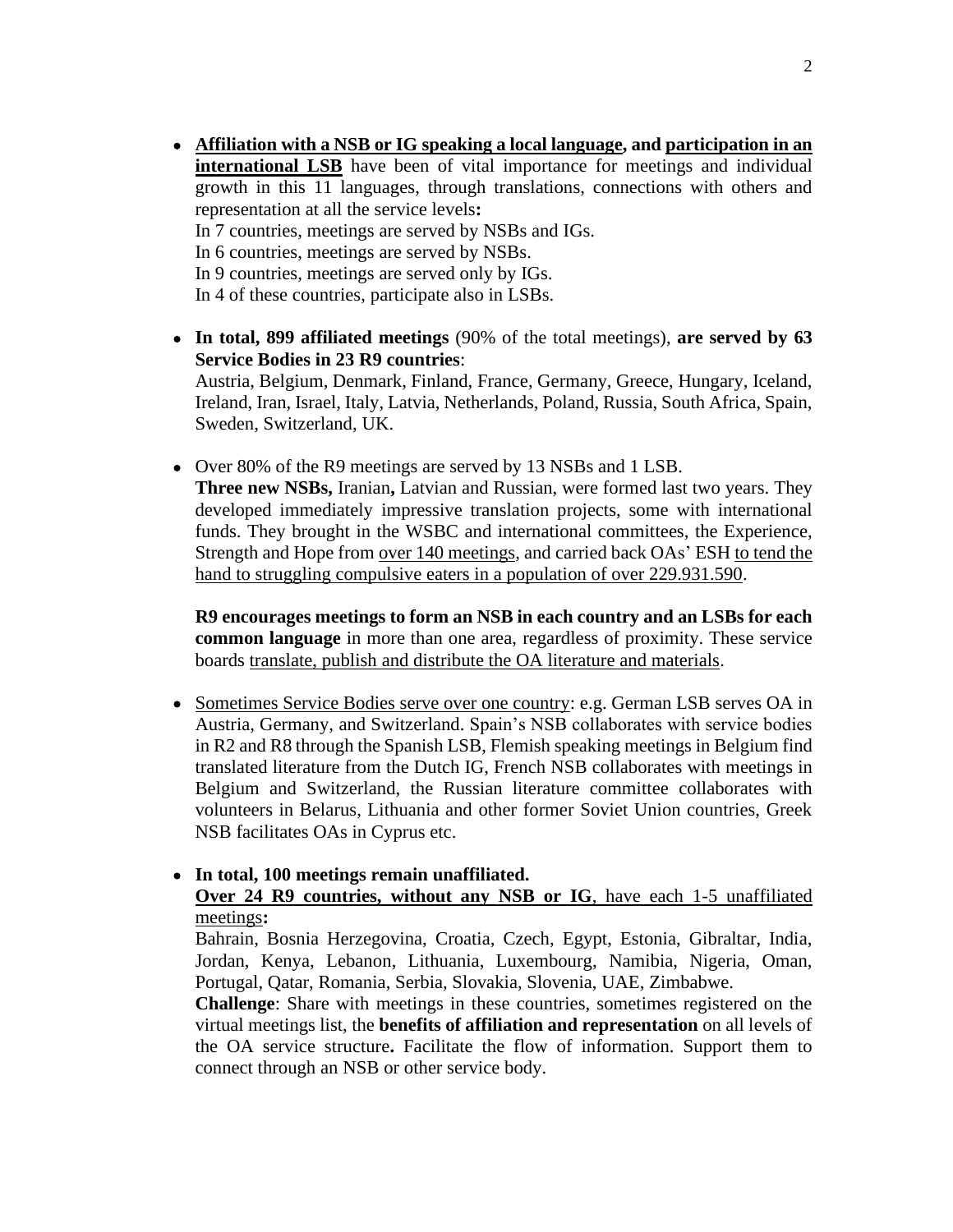• **Challenge of "unregistered informal meetings", using the OA name, trademark or literature.**

An unknown number of "informal groups/meetings" work unregistered long time, without receiving the proper information, due to enormous difficulties to understand in a "foreign language" service structure, registration forms etc, and participate in service bodies, WSBC, or Region's Assemblies.

Some countries have only unregistered meetings (e.g. Kazakhstan, Kyrgyzstan). Some others have some "unregistered meetings".

- **Over 140 meetings registered in R9 this year.** Most of them thanks to Iran's NSB who passed from 15 to over 100 meetings**.**
- Compulsive eaters in **over the half of the Region 9 countries** remain without access to the OA program because of **language barriers**. All collaborations with OAs in recovery, living outside their country of origin and willing to tell their story in their language of origin are welcome.
- My service as Region Nine trustee is composed from actions to understand and lighten different R9 aspects (as described in A), actions to present these particularities to the BOT and the WSO contributing in better solutions (as will presented in B) and actions to bring these new solutions back to R9, to meet more efficiently the needs of the compulsive eaters of different areas (as will be described in C).

# **B. Region 9 Trustee's actions at the WSBC and BOT**

The 17 trustees of the BOT act as the guardians of OA as whole. The 11 regions' trustees present to the BOT the reality and needs of their Regions, and, vice-versa, present to their Region the other Regions' ESH and the BOT common new OA solutions, guided by the whole fellowship.

- As Region 9 Trustee, I participated at the WSBC and in all:
- Formal BOT meetings, held every three months, prepared by
- Regions' trustees informal meetings,
- BOT informal meetings,
- Consensus meetings
- Trustees and Region chairs meetings
- Committees' monthly meetings
- As International Publication and Committee chair

Organized monthly meetings. Submitted reports. Checked Glossaries, translations lists and charts. Discussed translations and publications guidelines. Collaborated for Designated Asset Funds for translation and Translation Assistance funds distribution and priorities.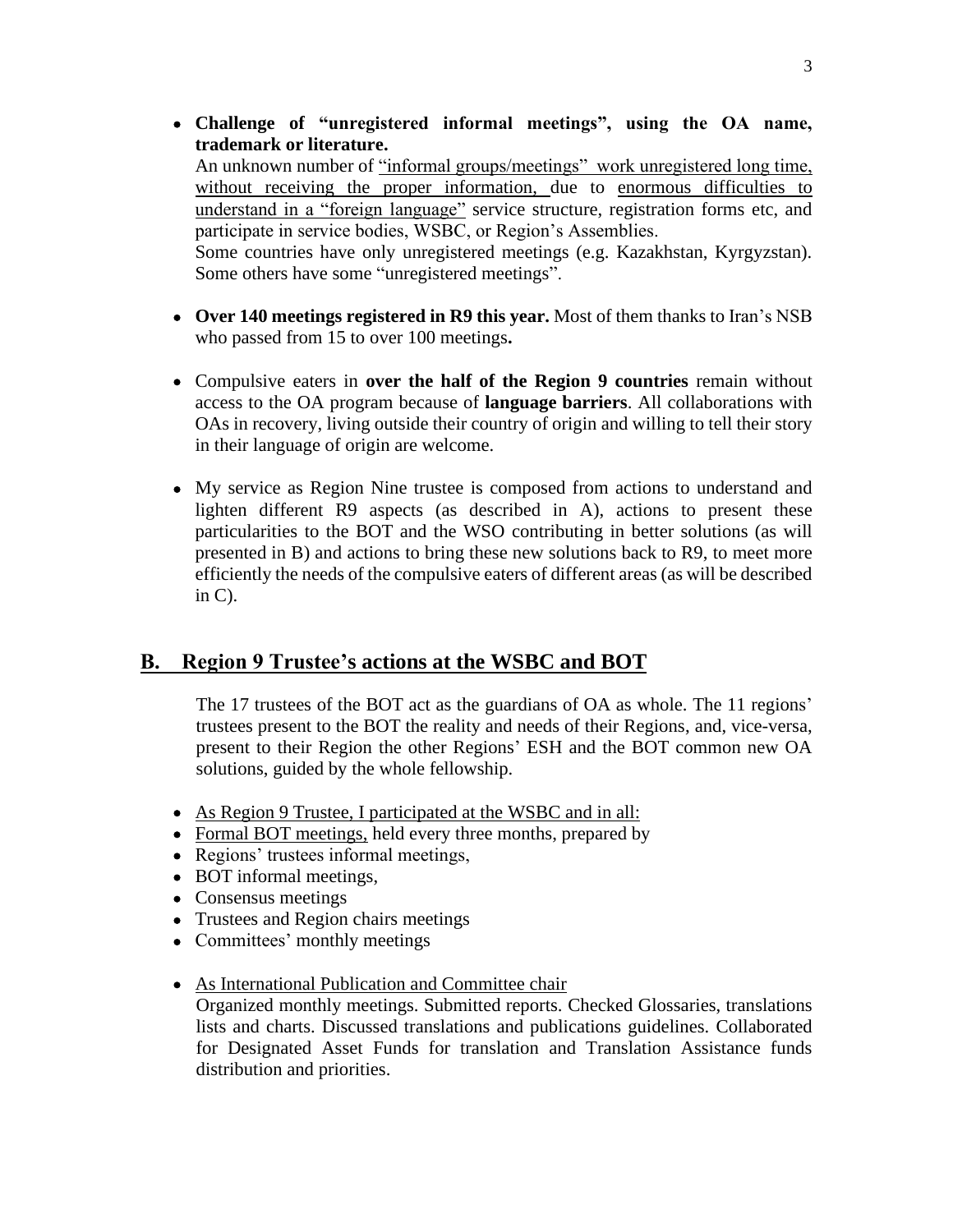• This year, **twenty-three translations** have been added to the digital archives of the WSO Publications Department. Contact the Publications Department for a copy of the Digital Translations List.

Several licenses to translate were submitted. Between them the first licenses for translations in three new R9 languages: Slovenian, Romanian, and Latvian.

- NEW translation funding priorities. Application may be submitted at the WSO at any moment for:
- The "*12 Steps and 12 Traditions of OA" second edition, book and workbook* (available translated only in four languages: Greek, Hebrew, Hungarian, and Portuguese).
- "*12 Steps of OA Workshop and Study Guide*"
- "*Where Do I Start?"*
- NEW: For other literature and materials translation, applications for TAF at the WSO: February  $1<sup>st</sup>$  and June  $1<sup>st</sup>$ .
- As Ad hoc WSBC Interpretation /Translation Committee member, Provided info on the distribution of languages in OA. Checked automatic interpretation devices' and applications' possibilities. Learned from professional interpreters' offers. Prepared questionnaire for the fellowship.
- As Unaffiliated LSBs (Spanish LSB) trustee liaison. Checked bylaws and provided info about Spanish speaking OA in R2, 8 and 9.
- As MAC (Materials Approval Committee) member: Checked different new or updated materials before uploading to oa.org. Between them New Service Structure Flow chart clarifying WSBC 2021 decisions on Affiliation and Participation
- As BAL (Board Approved Literature) Committee member Work on different items. Between them directions for the new graphics in STC Manual, including a more inclusive new Regions' map, Structure pyramid etc
- Literature review Committee member: Provided check and comments for several Literature review items
- DSF Committee member: Discussed applications for Delegates' Support Fund. All R9 applications were approved.
- In informal collaborations with trustees worked for motions, language, diversity and traditions matters.

# **C. Region 9 Trustee's action in Region 9**